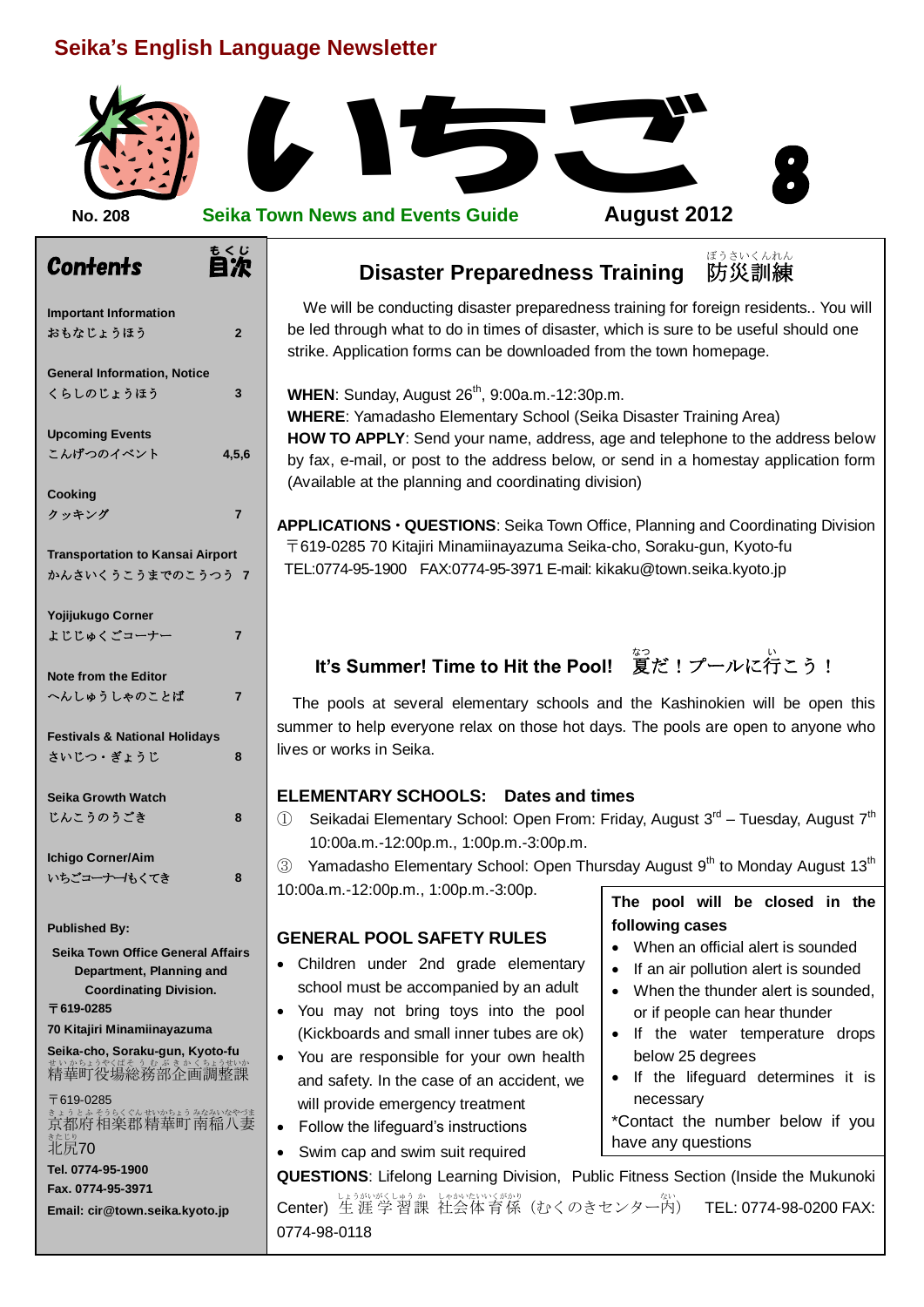## Important Information おもなじょうほう

# Disaster alerts on your cell phone ケータイに**届く災害情報**

Since May 1<sup>st</sup>, Seika has run an "Emergency Alert E-mail" system, where information on disasters and such can be sent directly to your cell phone.

#### **Delivered to all people in the Seika area:**

Anyone with a cell phone in the Seika area will be immediately notified of urgent information in the case of serious disasters, such as an earthquake warning from the meteorological agency or an evacuation alert from the Seika town office and the like.

 This service is not tied to your e-mail address and thusly will be sent to all applicable cellphones in the Seika area. As a result, even if you are a Seika resident, if you leave Seika, these notices will not be sent. However if someone is visiting Seika for whatever reason, they will be notified.

#### **No need to sign up:**

There are no registration procedures necessary to use this system. However, with some phones you will have to set up your phone to receive the e-mails. There are no delivery or monthly fees for the emergency alert e-mails.

#### **When you can't receive the alert:**

You will not receive the alert if you are outside of Seika, your phone is turned off, you do not have a signal, you are talking on the phone, or downloading something. Beyond this, each cellphone company is responsible for setting the provisions on receiving these alert mails.

#### **Call your cellphone company to learn how to use this system:**

In order to find out what phones are applicable, as well as how to set up your phone to receive the alert, please visit the websites below, or ask at a local store.

NTT DOCOMO:<http://www.nttdocomo.co.jp/english/service/safety/areamail/index.html> (English) AU KDDI[:http://www.au.kddi.com/notice/kinkyu\\_ichitsuchi/index.html](http://www.au.kddi.com/notice/kinkyu_ichitsuchi/index.html) (Japanese) Softbank[:http://mb.softbank.jp/mb/service/urgent\\_news/](http://mb.softbank.jp/mb/service/urgent_news/) (Japanese)

### Thanks for Everything:

#### A message from Kai Wienser-Hanks, Coordinator of International Relations

This month brings me to my final issue of Ichigo. Living and working in Seika these past two years has been an amazing experience and I truly feel that I have learned quite a lot from it. When I first came to Seika two years ago I really didn't know what to expect, but the town has grown on me, and really been like a second home to me. The friendly people and beautiful surroundings

And though I have had the opportunity to work on various projects at the town office these past two years, Ichigo has been my main job here. Writing and creating Ichigo has been both informative and fun, and I hope that all of readers were able to get something out of it as well. Life in a foreign country can often be hard, but hopefully the information and articles in Ichigo were able to help you

 Even after I leave, the new Coordinator for International Relations will continue writing and printing Ichigo, so be sure to keep reading. Thank you all for reading, and good luck with wherever life may take you.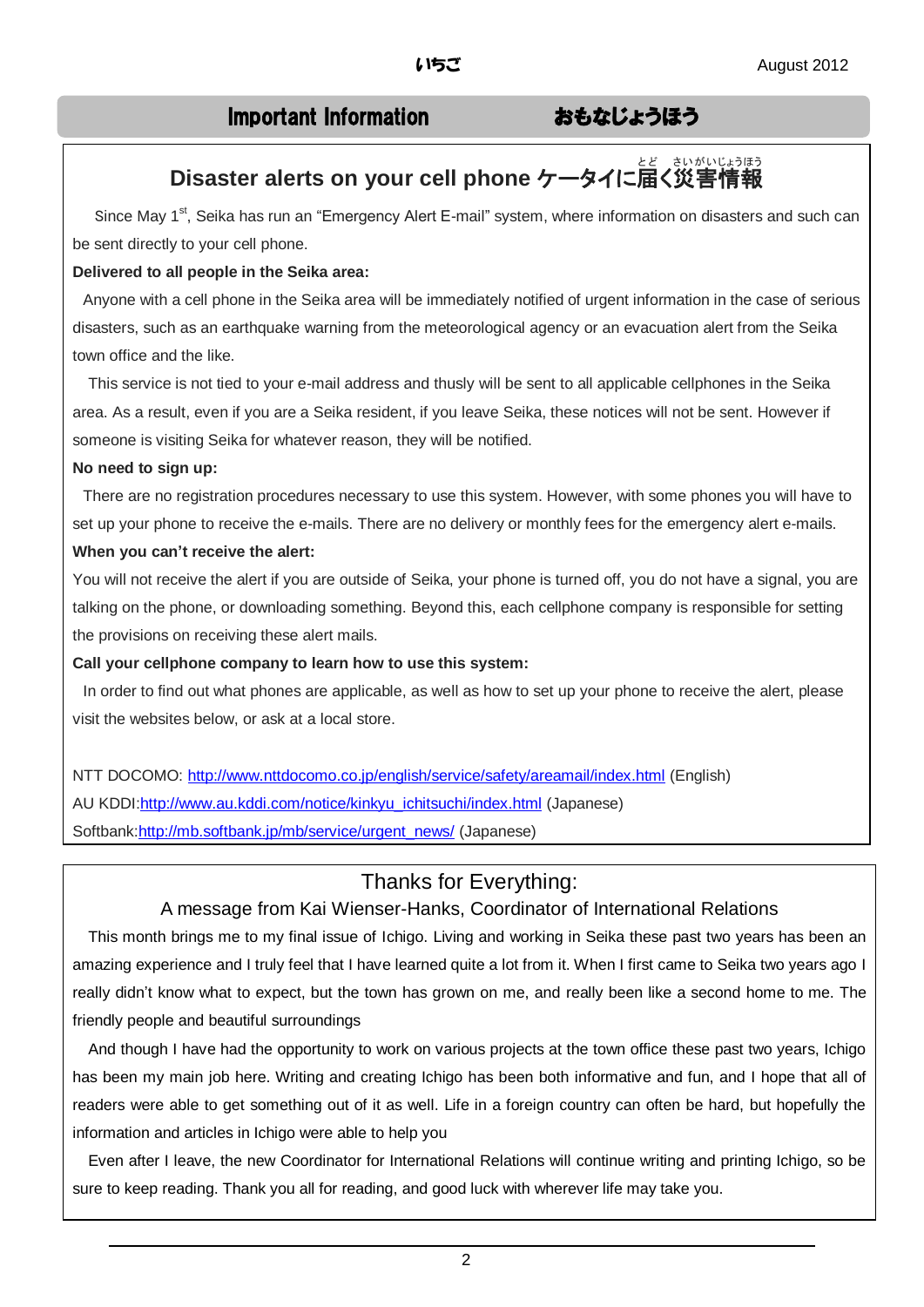# General Information くらしのじょうほう

| <b>Date</b> | Time           | What                                                                                  | Where                       |  |
|-------------|----------------|---------------------------------------------------------------------------------------|-----------------------------|--|
| 3(Fri)      | 10:00-12:00,   | Pool open to general public (From August $3^{rd}$ to August $7^{th}$ )                | Seikadai Elem. School       |  |
|             | 13:00-15:00    |                                                                                       |                             |  |
| IJ          | $13:00-$       | Health Check-up for 1 and a half year olds                                            | <b>Health Center</b>        |  |
| J           | 13:00-15:30    | Parenting Class-Childbirth                                                            | <b>Health Center</b>        |  |
| $7$ (Tue)   | $13:00 -$      | Dental Check-up for 2 year olds                                                       | <b>Health Center</b>        |  |
| $9$ (Thu)   | 10:00-12:00,   | Pool open to general public (From August 9 <sup>th</sup> to August 13 <sup>th</sup> ) | Yamadasho Elementary School |  |
|             | 13:00-15:00    |                                                                                       |                             |  |
| 13 (Mon)    | 13:30-15:00    | Training room orientation                                                             | Mukunoki Center             |  |
| 22 (Wed)    | $13:00 -$      | Health Check-up for 3 to 4 month olds                                                 | <b>Health Center</b>        |  |
| IJ          | 13:15-14:15    | <b>BCG Vaccination</b>                                                                | <b>Health Center</b>        |  |
| IJ          | All day        | Mukunoki Center Closed                                                                |                             |  |
| 26 (Sun)    | 8:30-12:30     | Seika Disaster Training                                                               | Yamadasho Elementary School |  |
| IJ          | $9:00 - 12:00$ | Smile Sports Arena                                                                    | Mukunoki Center             |  |
| 28(Tues)    | $13:00-$       | Health Check-up for 9 to 10 month olds                                                | <b>Health Center</b>        |  |
| IJ          | 13:30-15:00    | Training room orientation                                                             | Mukunoki Center             |  |

### **August**

#### **September**

| 1(Sat)   |                | Fire Prevention Day                |                                 |
|----------|----------------|------------------------------------|---------------------------------|
| 5(Wed)   | 13:30-15:30    | Parenting Class- Nursing           | <b>Health Center</b>            |
| 9(Sun)   | $9:00 - 16:00$ | . 39 <sup>th</sup> Sports Festival | Higashihikari Elementary School |
| 11(Tues) | $13:00-$       | Dental Check-up for 2 year olds    | <b>Health Center</b>            |

## **What to do if…**

#### **You have a question about something in Ichigo:**

Call Kai Wiesner-Hanks, Coordinator for International relations at the Seika Town Office. You may also call if you need an interpreter, as most of the events and classes in Ichigo will be in Japanese.

#### **You have a problem with life in Japan:**

If you have any questions or problems concerning life in Japan not related to an article in Ichigo, please first contact Kai Wiesner-Hanks, Coordinator for International relations at the Seika Town Office. TEL:0774-95-1900 FAX: 0774-95-3971 E-mail: cir@town.seika.kyoto.jp or kikaku@town.seika.kyoto.jp (Planning and Coordinating Division)

#### **You have an issue with your visa or other questions:**

The Kyoto Prefectural International Center, located on the 9th floor of Kyoto Station, offers advice and consolation on Visa issues and general problems. Visa consultations are available on the 4th Sunday of every month from 1p.m.-4p.m. Make a reservation beforehand by phone or from the center's homepage**.** General counseling is available in English (Monday and Tuesday), Spanish (Wednesday), Portuguese (Thursday), Tagalong (Thursday), Chinese (Friday) and Korean (Saturday) from 1 p.m. to 5 p.m.

TEL: 075-342-5000 Homepage: http://www.kpic.or.jp/english/index.html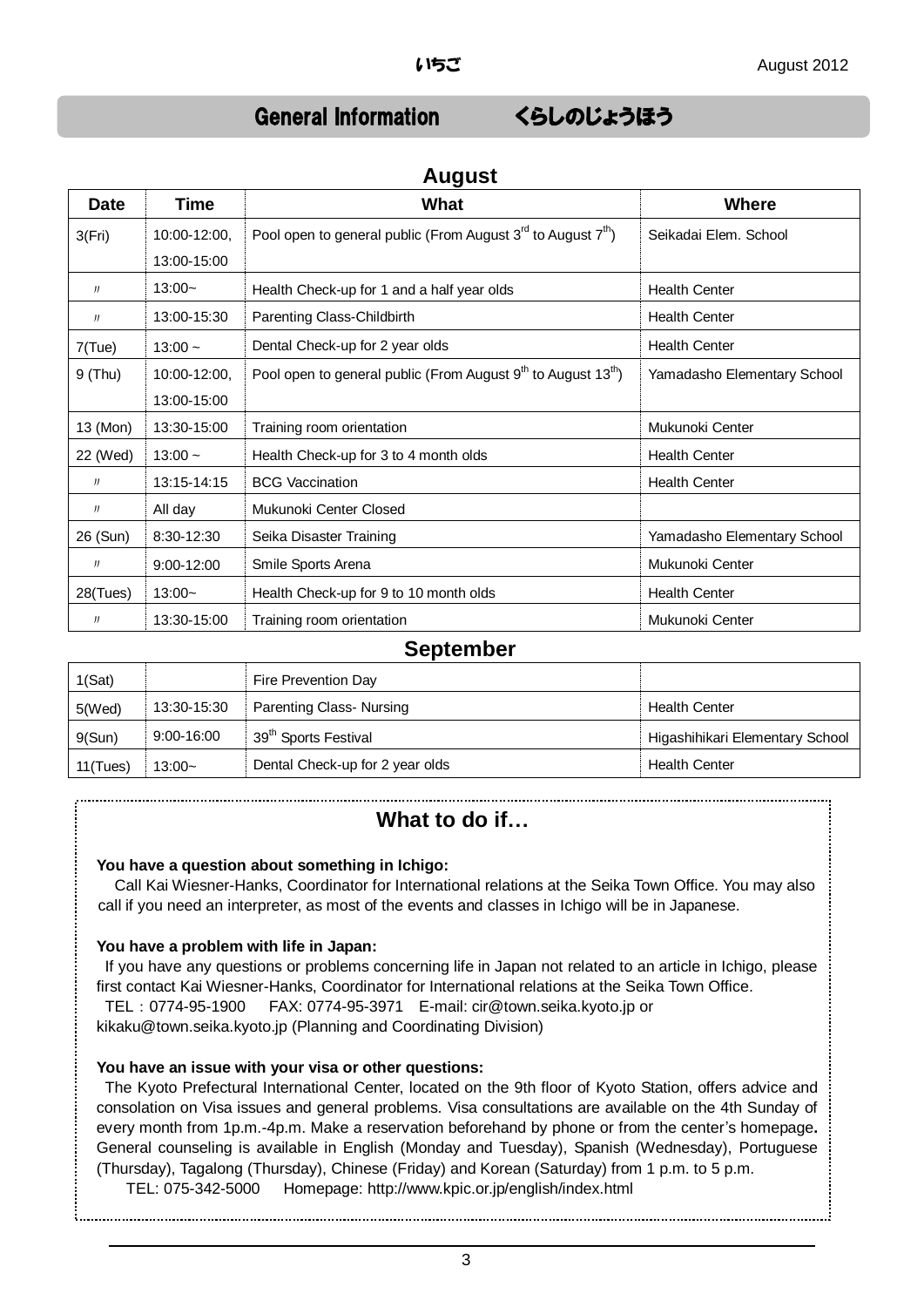# Upcoming Events こんげつのイベント

## **2012 Keihanna Cycle Race**

**2012** けいはんなサイクルレース開催

**WHEN**: September 17th (holi./Mon) 8:00a.m. ~ 12:30p.m. **WHERE**: Seika Odori, around the Keihanna Plaza & Science Facilities (2.36km laps)

#### **Looking for Participants**

**EVENT:** Individual road race

**FEE:** High school students, Middle school students, elementary students and women,: ¥1500 Others: ¥4000 Application period: Wednesday, August 1<sup>st</sup>- Friday, August 31st

**HOW TO APPLY:** On an application form or postal transfer sheet, write the name of competition, the category, your address, name, date of birth, gender, and telephone number, then pay the fee into the postal transfer account.

**Mailing address**:617-0002 Kyoto-fu, Mukoushi, Teradochou, Nishinodan 5 "Kyoto-fu Jitensha kyougi Renmei" Postal Transfer Account number: 01010-2-30206

**Other Information :** You may also apply from the following website http://www.sportsentry.ne.jp/ Participants will be decided in order of application

Application forms are available at the Kyoto bike association and the Planning and Coordinating Division on the  $5<sup>th</sup>$  floor of the town office

#### **Category Chart**

| Category                                                                            | Laps/Distance            | <b>Start Time</b> | Expected number |
|-------------------------------------------------------------------------------------|--------------------------|-------------------|-----------------|
| C2 (Advanced/Registered intermediate men and women)                                 | 9 laps · 21.24km         | 8:30a.m.          | 130             |
| (Registered Highschoolers)<br>CJ                                                    | 9 laps · 21.24km         | 8:30a.m.          | 30              |
| C3L<br>(Intermediate)                                                               | 6 laps · 14.16km         | 9:09a.m.          | 100             |
| C3H<br>(Intermediate)                                                               | 6 laps · 14.16km         | $9:37$ a.m.       | 100             |
| (Beginner-Intermediate)<br>C4L                                                      | $4$ laps $\cdot$ 9.44 km | 10:5 a.m.         | 100             |
| (Beginner-Intermediate women)<br>C4H+W                                              | 4 laps · 9.44km          | $10:25$ a.m.      | 100             |
| C1<br>(Registered Advanced)                                                         | 12 laps · 28.32km        | $10:49$ a.m.      | 70              |
| (Registered men between 19 and 22)<br>U23                                           | 12 laps · 28.32km        | 10:49 a.m.        | 30              |
| C <sub>5</sub> L<br>(Beginner)                                                      | 3 laps · 7.08km          | $11:35$ a.m.      | 120             |
| C5H+W+5 <sup>th</sup> , 6 <sup>th</sup> grade (Beginners, women, and elem.students) | 3 laps · 7.08km          | $11:52$ a.m.      | 120             |
| $5th$ , $6th$ grade (boys and girls)                                                | $2$ laps $\cdot$ 3.40 km | 12:12p.m.         | 30              |
| $3rd$ , $4th$ grade (boys and girls)                                                | 2 laps · 3.40km          | 12:12p.m.         | 50              |
| $1st$ , $2nd$ grade (boys and girls)                                                | $2$ laps $\cdot$ 3.40 km | 12:12p.m.         | 50              |

\*For the CJ, C1, and U23 categories, you will need to be registered as a competitor with the Japan Cycling Federation as of 2012.

**Traffic Control:** During the race we will be directing and controlling traffic in the area from Seika Odori and the Keihanna Plaza to the research facilities.

#### **Bus stop restrictions**

Nara Kotsu Bus Line Seika Odori Rd. eastbound stops Hikaridai 7 chome, Hikardidai 4 chome, Hikaridai 3 chome, and Keihanna Plaza will be out of use. Please use Hikaridai 8 chome or ATR bus stops instead. There will be no changes for westbound stops.

Seika Kururin Bus The Keihanna Plaza stop along the route that departs from Yamadagawa Station heading towards Hosono Station will be restricted from use. The Nara Kotsu ATR stop will be used in its place. **QUESTIONS**: Keihanna Cycle Race Committee けいはんなサイクルレース実行委員会事務局

(Kyoto Cycling Federation 京都府自転車競技連盟)TEL: 090-5151-9669 Planning and Coordinating Division, Planning Section 金画調整課企画係 TEL:0774-95-1900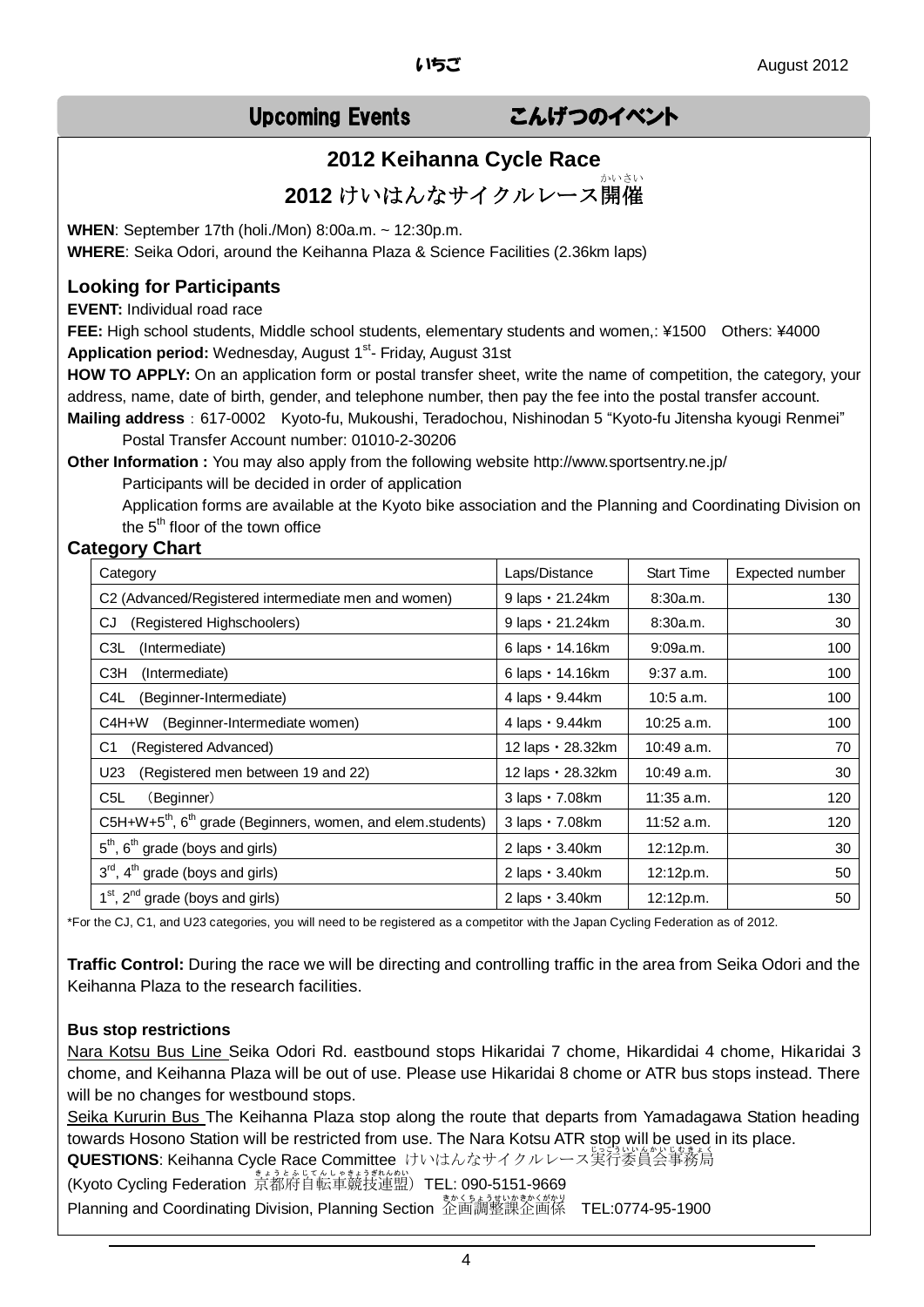## Keihanna Commemorative Park Upcoming Events and Activities

# けいはんな記念公園の催し物

## Creature Patrol: Aquatic Life of Nagatani Pond★いきものパトロール隊〜泳谷池の氷里堂粉謫養

WHEN: Saturday, August 4<sup>th</sup> 9a.m.-12p.m. WHERE: Suikeien Mebuki Forest (Gather at Suikeien entrance) WHAT: Come volunteer to help study the natural environment of the park. Open to anyone capable of hiking. Reservations necessary; limit 10 people.

## Charcoal Burners: Charcoal Bamboo Wind Chimes★炭焼きっこ~竹炭風鈴を作ろう~

WHEN: Saturday, August  $4<sup>th</sup>$  10a.m. – 12p.m. WHERE: Visitor's Center WHAT: Make wind chimes and help the environment! Families are welcome! FEE: ¥500 per (reservations necessary, limit 20 people)

## Cool Nights Jazz Concert ★夕涼みジャスライフ

WHEN: August 4<sup>th</sup>, 18<sup>th</sup>, and 25<sup>th</sup> 7p.m.-8p.m. WHERE: Suikeien Kangetsurou Deck WHAT: Enjoy the cool evening by listening to a jazz concert in the park.

## Children of the Mebuki Forest: Hot Dogs in Milk Cartons★あつまれ!券ぶきの蒸のこびとたち~カートンドッグ づくり~

WHEN: Sunday, August 19<sup>th</sup>, 1:00p.m.-4:00p.m. (Cancelled in case of rain) WHERE: Suikeien Mebuki Forest (Gather at the front entrance) WHAT: Use old milk packs to make some hotdogs! Open to elementary school students and above, as well as their guardians. FEE: ¥800

## Takahiro Sanda World Heritage Site Photo Show: Africa and Her People★三田崇博 世界遺産写真展2012 ア フリカの遺産と人々

WHEN: Wednesday, August 22<sup>nd</sup> to Sunday, August 26<sup>th</sup>, 9a.m.-5p.m. (open until 9p.m. on the 24<sup>th</sup> and 25<sup>th</sup> and 4p.m. on the 26<sup>th</sup>) WHERE: Suikeien Kangetsurou Tsuki no Niwa Gallery WHAT: An art show showing off not only different world heritages sites from around the world, but also the daily lives of people in those countries.

## Summer Vacation Parent-Child Photography Class: Taking Pictures of the Lakeside Scenery★ 复従み親子写貨 <u>。。。。。。。。</u><br>講座〜水辺の景色を涼しげに撮ろう〜

WHEN: Wednesday, August 22<sup>nd</sup>, 9:30a.m.-12p.m. WHERE: Suikeien Kangetsurou Tsuki no Niwa Gallery WHAT: Come take pictures of all the beautiful sights in the park! Be sure to bring a digital camera! Open to elementary school students and their parents. FEE: ¥700 per group. Limit 10 groups, call Matsuo at 080-3950-4080 to apply.

# Tanabata Bonfire★芒夕の灯火

WHEN: Friday, August 24<sup>th</sup> 8p.m.-9p.m. (Cancelled in case of rain) WHERE: Suikeien WHAT: We will be burning the Tanabata prayer strips to send the messages up to the sky. Feel free to bring your own strips!

# Astronomy Club Copernicus-The Tanabata Night Sky★关癸<らぶ「コペルニクス」~怕^僭の七夕の夜空をみよう

WHEN: Friday, August 24<sup>th</sup> 7p.m.-8p.m. (In case of rain part of the vent will be held inside) WHERE: Suikeien WHAT: Come and look at the beautiful night sky .

### Gallery Talk★ギャラリートーク

WHEN: Sunday, August 26<sup>th</sup>, 10a.m. – 11a.m. WHERE: Suikeien Kangetsurou Tsuki no Niwa Gallery WHAT: Hear stories about some of the pictures on display at the "World Heritage Show 2012"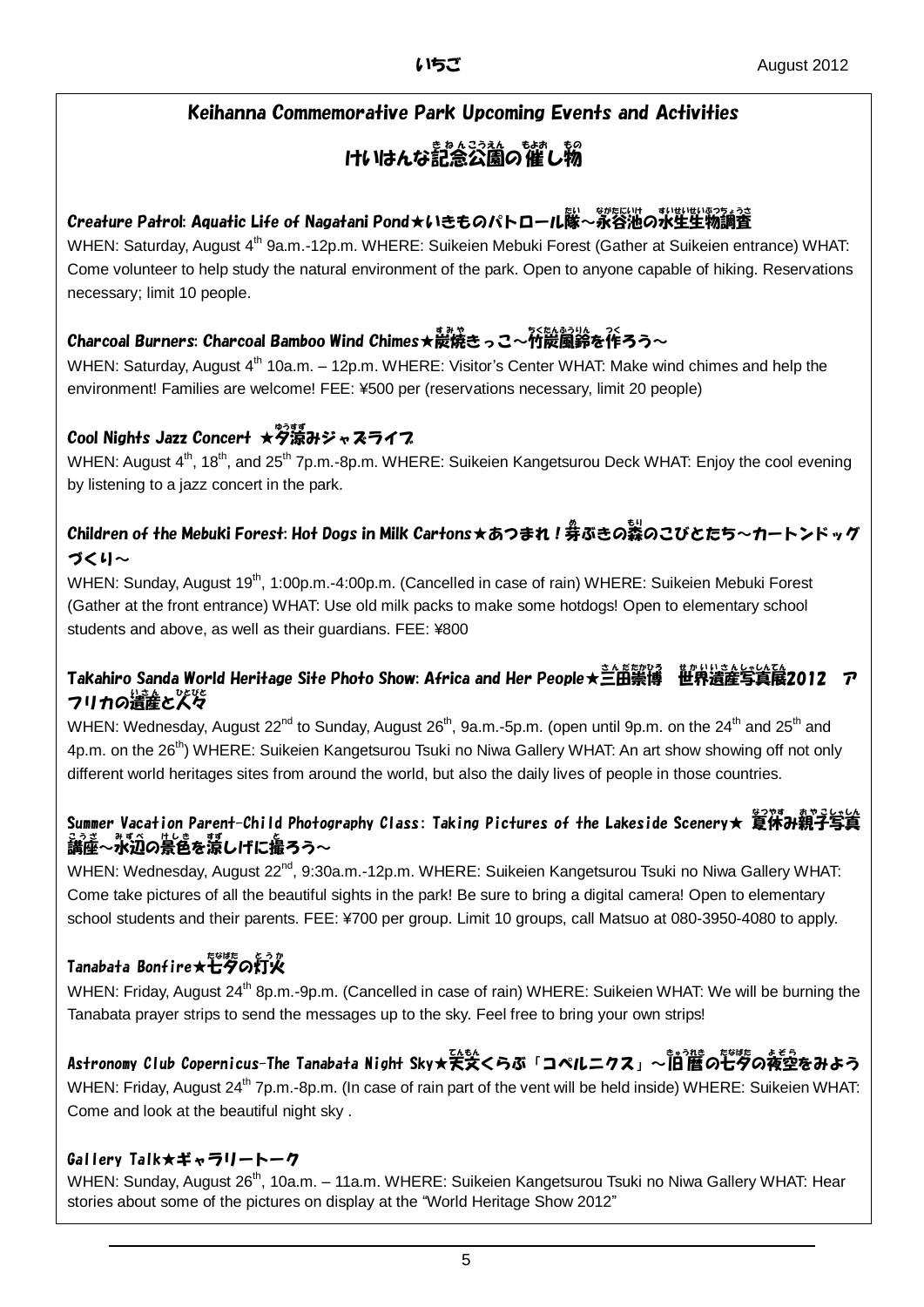## 、<br>Saganaka Cotton Goods Museum Summer Workshop★相楽 <u>もめんでんしょう</u>が、<br>**木綿伝承館 夏休みワークショッ**プ

WHEN: Sunday, August 26<sup>th</sup>, 1p.m.-4p.m. WHERE: Suikeien Kangetsurou Study Room WHAT: The first class will be "Making a spindle and spinning yarn" and the 2<sup>nd</sup> class will be "Making a small mat on a handheld loom." Limit 10 people, call the Saganaka Cotton Goods Museum at 080-6186-9233 to apply. FEE: ¥1050

### The Chrysanthemum Festival: Chrysanthemum Show ★董駕の節句〜覇の展示〜

WHEN: Friday, September 7<sup>th</sup>- Sunday, September 9<sup>th</sup> WHERE: Suikeien Kangetsurou WHAT: Enjoy some lovely chrysanthemum ikebana.

## The Chrysanthemum Festival: Origami Chrysanthemum ★董觴の齗句~मい縦で菊をつくろう~

WHEN: Sunday, September 9<sup>th</sup>, 1p.m.-3p.m. WHERE: Suikeien Kangetsurou WHAT: Make your own unique cards out of origami paper. Free Chrysanthemum bookmarks for all participants.

**PARK INFORMATION:** Entrance to Suikeien and Shizenrin: Adults: ¥200, Middle and E.S. students: ¥100 (Discount for groups of 25 or more) **HOURS**:9a.m.- 5p.m **QUESTIONS**: Keihanna Commemorative Park Mgmt. **Office** けいはんな記念公園管理事務所 TEL: 0774-93-1200, FAX: 0774-93-2688 http://www.keihanna-park.jp

Keihanna Plaza Upcoming Events けいはんなプラザの 催 し物

**Keihanna Movies** けいはんな映画劇場 "Chronicle of My Mother" 「わが母の記」 **(2012, Japan)**

 Author Kosaku Igami (Koji Yakusho) has long had a strained relationship with his parents, especially his mother. But as his mother grows older and her memory starts to fade, Kosaku decides to try one last time to reconcile the rift between them.



### **WHEN**:

| August 24 <sup>th</sup> (Fri), 10:30a.m., 2:00p.m., 7:00 p.m.  |
|----------------------------------------------------------------|
| August 25 <sup>th</sup> (Sat), 10:30a.m., 1:15 p.m., 4:00 p.m. |
| August 26 <sup>th</sup> (Sun), 10:30a.m., 1:15 p.m., 4:00 p.m. |
| <b>WHERE: Keihanna Plaza Main Hall</b>                         |
| General Admission¥1,000                                        |
| J.H.S. students or younger¥700                                 |
| Senior citizens aged 60 or older¥700                           |
| Keihanna Tomonokai Members¥700                                 |
| <b>QUESTIONS:</b> Keihanna Convention Department,              |
| けいはんなコンベンション事業部                                                |
| TEL: 0774-95-5115                                              |

## **Keihanna Theater "Shiki Theatrical Company Family Musical: The King has Donkey Ears"** けいはんな劇場「劇団四季ファミリーミュージカル『<sup>お</sup>誌の耸はロバの耸』」

▼WHEN Sunday, November 4th, 3:00p.m. (Doors open from 2:30p.m.)

▼WHERE Main Hall

▼ TICKETS ¥4800(All seats assigned / Keihanna Plaza Tomonokai Members:  $4600 \text{ H} \cdot \text{Tickets}$  on the day of: ¥5500)

◆Advanced sale for Keihanna Tomonokai Members:

Monday, August  $6<sup>th</sup>$ -10<sup>th</sup>, 10a.m.-5:30p.m.

◆Normal Sale: Reception window on the third floor of the Keihanna Plaza,

Weekdays starting Monday, August 13<sup>th</sup>. Hours: 10:00a.m.-5:30p.m.

※If you would like your tickets mailed to you, please call and reserve by telephone.

※Tickets are also on sale at the Electronic Ticket Pia, TEL 0570-02-9999 (P-code422-118) QUESTIONS: Keihanna Convention Department, けいはんなコンベンション事業 じぎょう 部 ぶ TEL: 0774-95-5115

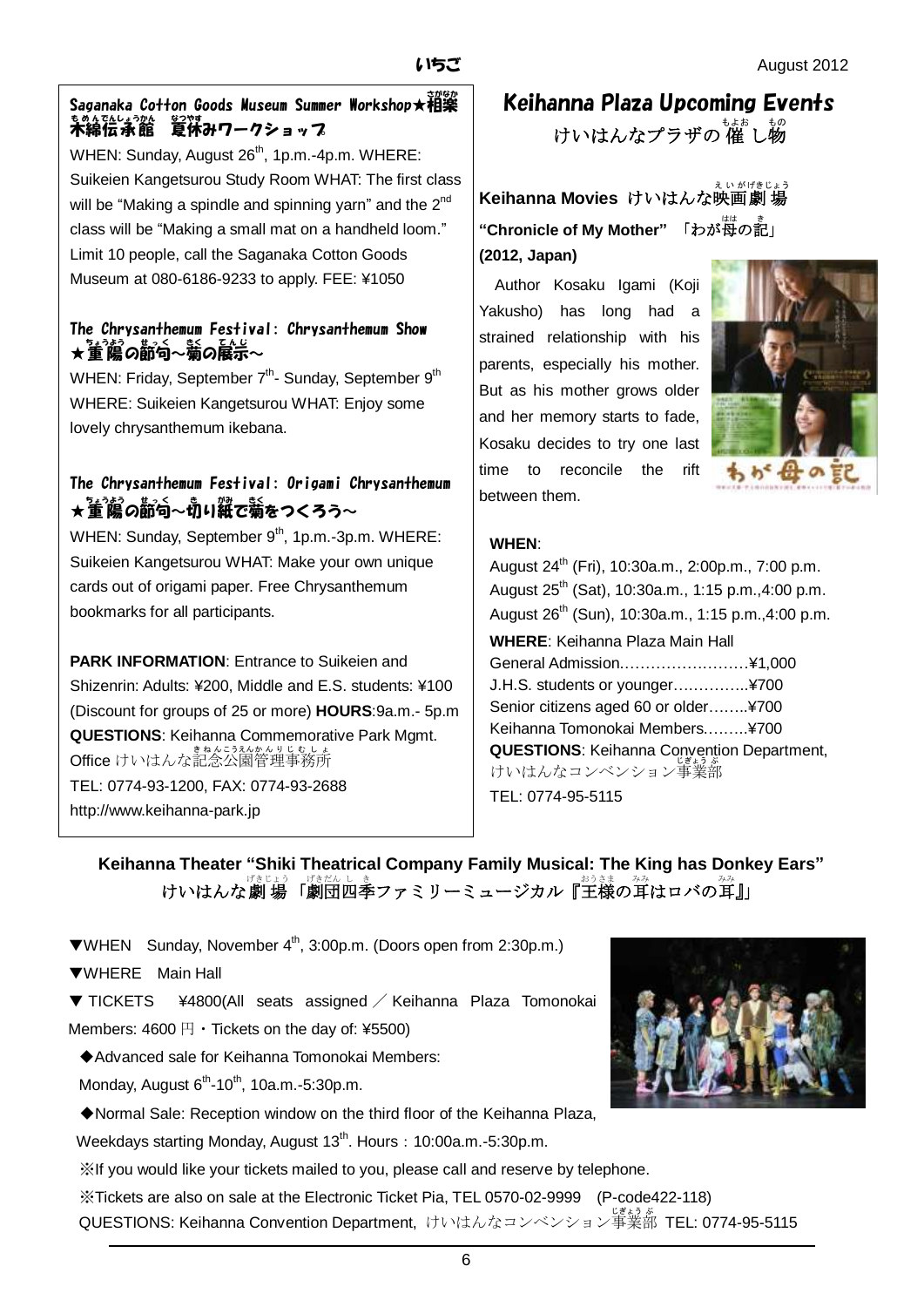# Chilled Cucumber Soup

- 1. Grate the ginger and onion and fry in about one gram of olive oil
- 2. Add the water and soup stock to the mix, bring to a boil, then turn off the heart.
- 3. Slice two thin pieces of cucumber, then peel and grate the rest
- 4. After the soup has cooled, add the cucumber, soy milk, lemon juice, and 5grams of olive and mix in a blender
- 5. Pour the mix into a bowl, garnish with the two slices of cucumber, and add pepper to taste.

Ingredients (Serves 2) Cucumber---160g Onions---------60g Plain soymilk-50g Garlic-------------3g Water--------200cc Olive oil----------6g Soup stock------2g Lemon juice----5g Pepper-----a pinch



## Transportation to Kansai Airport かんさいくうこうまでのこうつう

## **Kansai Airport Bus** ゕ<u>ょいくこう</u><br>関西空港エアポートリムジンバス

You can take the Nara Kotsuu Airport Bus to Kansai International Airport from Keihanna Plaza, available seven days a week (one way fare ¥2000). Bookings are available. See the telephone number below to reserve a seat:

| <b>Departing</b> | <b>Arriving</b> |
|------------------|-----------------|
| 5:50a.m.         | 7:30a.m.        |
| 6:50a.m.         | 8:25a.m.        |
| 7:50a.m.         | 9:30a.m.        |
| 9:50a.m.         | 11:30a.m.       |
| 10:50a.m.        | 12:30a.m.       |
| 11:50a.m.        | 1:30p.m.        |

| <b>Departing</b> | <b>Arriving</b> | <b>Departing</b> | <b>Arriving</b> |
|------------------|-----------------|------------------|-----------------|
| 5:50a.m.         | 7:30a.m.        | 12:40p.m.        | 2:20p.m.        |
| 6:50a.m.         | 8:25a.m.        | 3:40p.m.         | 5:20p.m.        |
| 7:50a.m.         | 9:30a.m.        | 4:40p.m.         | 6:20p.m.        |
| 9:50a.m.         | 11:30a.m.       | 5:40p.m.         | 7:20p.m.        |
| 10:50a.m.        | 12:30a.m.       | 6:40p.m.         | 8:20p.m.        |
|                  |                 |                  |                 |

For more information or to reserve a seat: Nara Kotsu Bus Reservation Center

をらえる。<br>奈良交通バス予約センター

TEL: 0742-22-5110 (Hours: 9:00 -19:00)

## Cooking クッキング Yojijukugo Corner 四字熟語コーナ

Howdy everyone and welcome to the

Yojijukugo Corner! Yojijukugo are Japanese idioms made up of four Kanji.





**"An experienced person, wise to the ways of the world"**

This phrase comes from an old legend which states that if a snake spends a thousand years in the ocean, and then a thousand years in the sea, it will become a dragon. And to be sure, the people with most real-world experience are usually the ones who understand how the world works best. So get out and experience the world for yourself!

## Note from the Editor へんしゅうしゃのことば

Well here it is: the last issue of Ichigo I'll ever write. Starting in August I'm going to begin working in Niigata prefecture. Writing Ichigo has been my main job over the past two years, and I will miss working on it.

For any readers, I hope the information and notices in Ichigo helped you lead a better and richer life here in Seika, and that you'll continue to read as long you as you're here in Seika.

Take care everyone, it's been a great two years!

**Kai** 



I have a blog about my life in Seika that everyone should check out! **http://seikalife.blogspot.com**